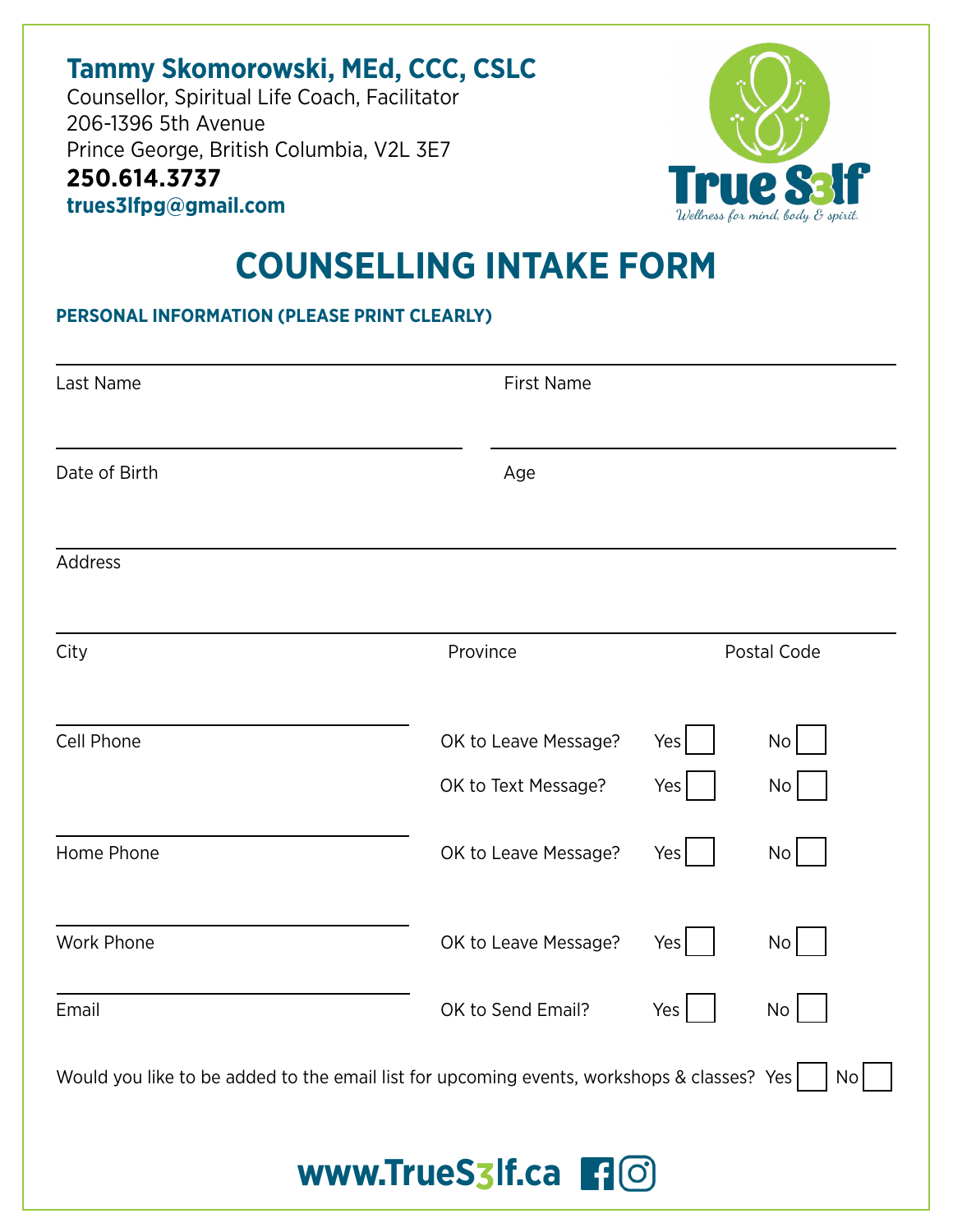| www.TrueS3lf.ca <b>[10]</b>                                    |                                           |  |  |  |
|----------------------------------------------------------------|-------------------------------------------|--|--|--|
| <b>Phone Number</b><br>Name                                    | Relationship                              |  |  |  |
| <b>EMERGENCY CONTACT</b>                                       |                                           |  |  |  |
|                                                                |                                           |  |  |  |
| If yes: For what? When? How long? Why discontinue?             |                                           |  |  |  |
| Have you ever been to counselling before? Yes<br>No            |                                           |  |  |  |
|                                                                |                                           |  |  |  |
| <b>List of Medications</b>                                     |                                           |  |  |  |
|                                                                |                                           |  |  |  |
| List of Medical Conditions (including Mental Health diagnoses) |                                           |  |  |  |
|                                                                |                                           |  |  |  |
| Physician Name                                                 | <b>Contact Information</b>                |  |  |  |
| <b>MEDICAL INFORMATION</b>                                     |                                           |  |  |  |
| Name you want on the receipt:                                  |                                           |  |  |  |
| Cheque<br>e-transfer<br>Payment Preference: Cash               | Please make e-transfer password: trues3If |  |  |  |
| Doctor<br>  Internet Search  <br>Other  <br>Referral           |                                           |  |  |  |
| How did you hear about us? (Please check ONE box)              |                                           |  |  |  |